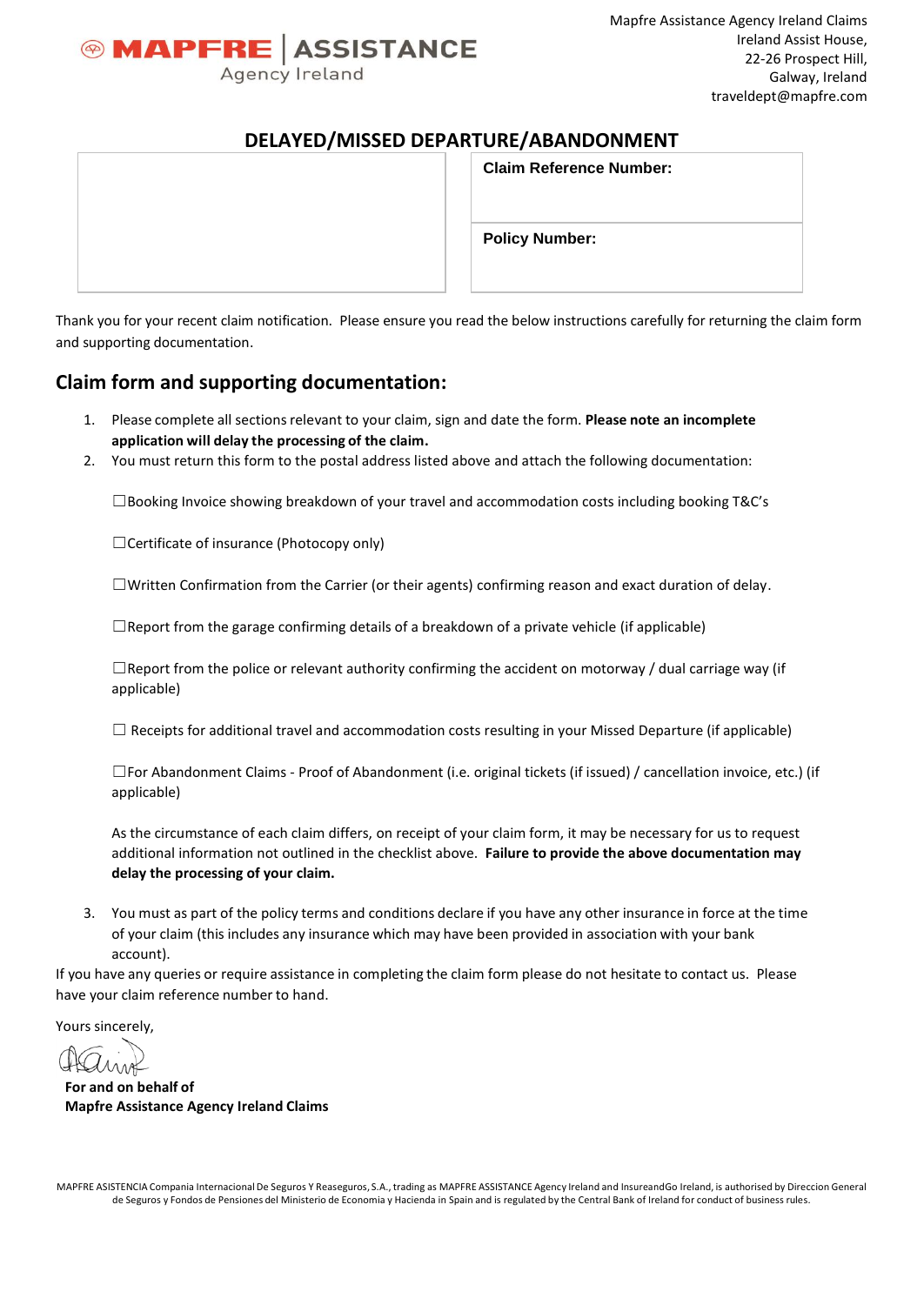

# **TRAVEL DELAY / MISSED DEPARTURE / ABANDONMENT CLAIM FORM**

### **Claim Reference Number:**

**Policy Number:**

(Please see first page of claim form for your reference)

(Please see first page of claim form for your policy number)

## **DATA PROTECTION**

We will ask you to provide some specific information regarding the medical condition or injury giving rise you your claim, and also regarding current or past medical conditions for you and, where relevant, for your fellow travellers close relatives or close business associate. We will only use sensitive information for the specific purpose you provide it, including to validate and administer your claim, and to provide the services described in the policy. This may include sharing with service providers, and of you have travelled outside the European Economic Area 'EEA', it may be necessary for us to transfer your data and share with service providers outside the EEA / Further information about how data is used and shared can be found on our privacy policy o[n www.mapfreassistance.ie/gdpr.](http://www.mapfreassistance.ie/gdpr)

You must ensure that you only provide sensitive information amount other people where you have the consent or legal right to do so.

## **Do you provide your consent for such use, transfer and sharing of the data you provide?**

Note, if you do not wish to provide consent, this prevents us from provide cover under the policy and we are hereby released from any liability for your claim.

# **SECTION A**

| <b>CLAIMANT DETAILS</b> |                    |  |
|-------------------------|--------------------|--|
| Title:                  | Gender:            |  |
| Forename:               | Surname:           |  |
| Date of Birth:          | Occupation:        |  |
| Address:                | Home Phone Number: |  |
|                         | Work Phone Number: |  |
|                         | Mobile Number:     |  |
|                         | Email Address:     |  |
| <b>TRIP DETAILS</b>     |                    |  |
| Tour operator:          | Booking agent:     |  |

# **SECTION B**

### **ANY OTHER INSURANCE DETAILS:**

Travel Insurance policy? YES □ NO□ Insurance with your bank account / bank card? YES  $\Box$  NO $\Box$ Any other insurance policy which may cover this loss? YES  $\Box$  NO $\Box$ If Yes to any of the above, please provide Company Name & Policy Number:

Destination: **Destination: Destination: Destination: D** Departure date:  $\qquad \qquad$  |  $\qquad \qquad$  Return date:

## **PREVIOUS CLAIMS HISTORY:**

| Have you made ANY insurance claim in the past 3 years? (If yes, please provide details below) |  |  |  |  |  |
|-----------------------------------------------------------------------------------------------|--|--|--|--|--|
| <b>Type Of Claim</b><br>Year<br><b>Amount Claimed</b><br>Company                              |  |  |  |  |  |
|                                                                                               |  |  |  |  |  |
|                                                                                               |  |  |  |  |  |

MAPFRE ASISTENCIA Compania Internacional De Seguros Y Reaseguros, S.A., trading as MAPFRE ASSISTANCE Agency Ireland and InsureandGo Ireland, is authorised by Direccion General de Seguros y Fondos de Pensiones del Ministerio de Economia y Hacienda in Spain and is regulated by the Central Bank of Ireland for conduct of businessrules.